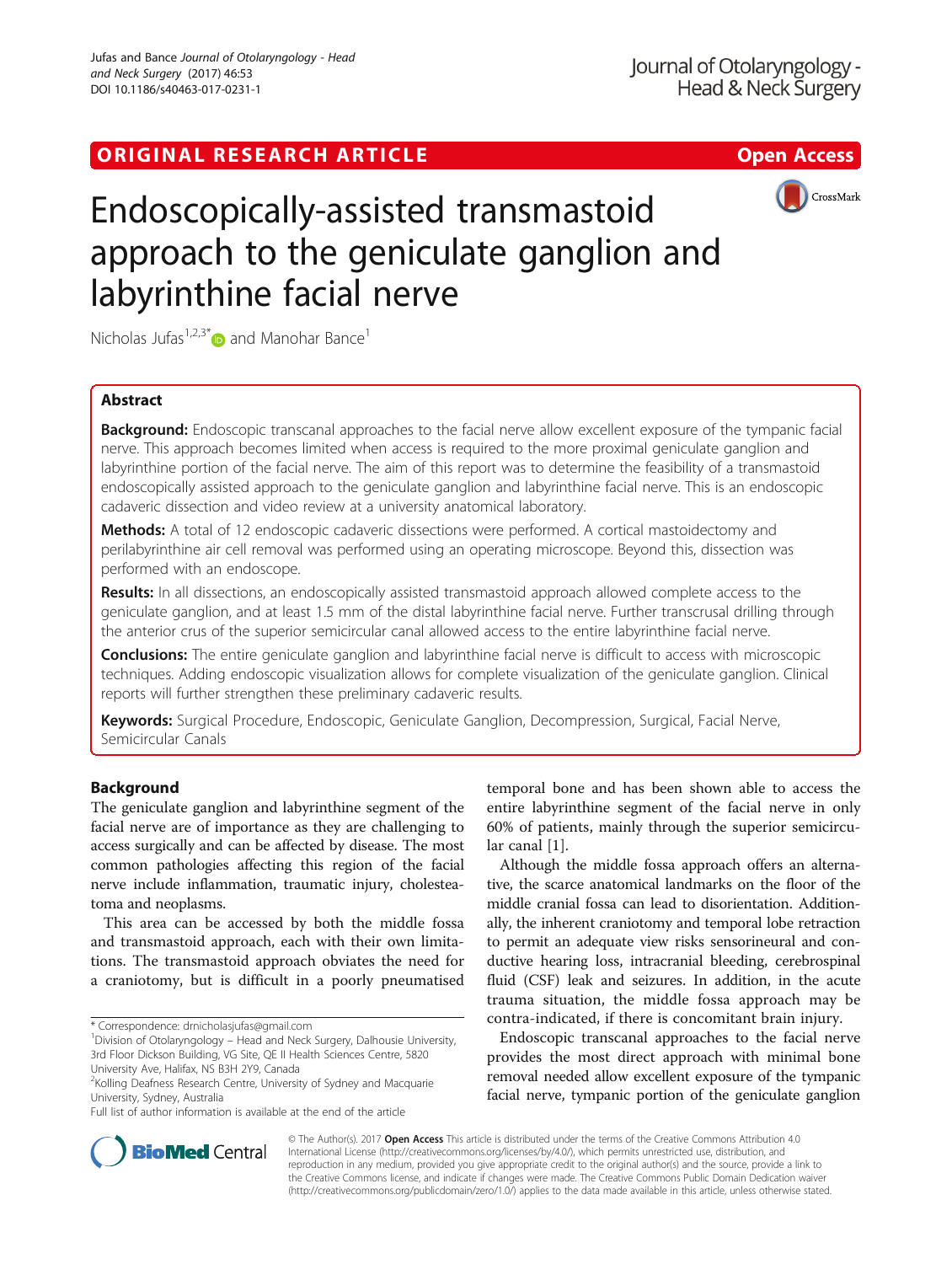and greater superficial petrosal nerve. However the transcanal approach is limited anteriorly by the anterior canal wall and limitation would be expected in visualizing the labyrinthine portion of the geniculate ganglion and the labyrinthine facial nerve. The additional anterior exposure afforded by an extended epitympanotomy may be useful to access these structures. Although an endoscopic transcanal suprageniculate corridor has been recently described, the extent of labyrinthine facial nerve exposure was not quantified [\[2, 3](#page-4-0)].

The primary aim of this report was to determine the feasibility of a transmastoid endoscopically assisted approach to the geniculate ganglion and labyrinthine facial nerve. In particular, we wished to evaluate how much of the labyrinthine segment could be visualized without violating the superior semicircular canal. The secondary aim was to analyse the relationship of the geniculate ganglion to the cochleariform process.

## **Methods**

Approval was obtained under institutional anatomical licencing for cadaveric research for medical and scientific purposes. Six human fresh-frozen cadaveric heads were obtained from an in-house human body donation program. The cadavers had no history of ear surgery, ear disease or trauma.

Using microscopic visualization, a wide post-auricular incision was performed and soft tissues elevated. An extensive cortical mastoidectomy was performed, outlining the otic capsule and exposing the epitympanic portion of the malleus and incus.

Zero, 30 and 45 degree, 3 mm diameter, 14 cm endoscopes, with a SPIES H3-Z three-chip full High Definition (HD) camera, Image1 Connect Processing Module and full HD monitor (Karl Storz Gmbh & Co. KG, Tuttlingen, Germany) were used for visualization. The incudostapedial joint was divided, malleus nipped at the neck and tensor tympani divided. The incus and head of the malleus were removed.

Bony removal of the superior aspect of the facial nerve canal above the cochleariform process was then performed using a 2 mm curved diamond burr (Medtronic Inc., Fridley, MN, USA). The epineurium of the facial nerve was exposed proximally along its course to include the entire first genu. Drilling then proceeded proximally along the labyrinthine segment of the facial nerve. Initially the superior semicircular canal was blue-lined but not entered to the maximum extent possible (Fig. 1).

Further drilling occurred after breaching the anterior crus of the superior semicircular canal in order to attempt to expose the entire labyrinthine portion of the facial nerve via a transcrusal approach. This necessitated, in all cases, a transcrusal approach through the anterior crus of the superior semicircular canal. Exposure along

# the entire segment was confirmed by noting the dilation taken of exposed labyrinthine facial nerve after blue-lining of and prior to entry into the superior semicircular canal. et, Eustachian tube; cp, cochleariform process; fn, facial nerve; gg, geniculate ganglion; lc, lateral semicircular canal; sc, superior semicircular canal; mf, middle cranial fossa dura

Fig. 1 Endoscopic view of specimen (right ear), with view of tympanic and labyrinthine facial nerve and geniculate ganglion. Measurement is

of the facial canal as the meatal segment is entered (Fig. [2\)](#page-2-0).

The following aspects of the dissection were noted and measurements taken using a surgical ruler (DeRoyal Industries Inc., Powell, TN, USA) that had been cut into appropriate strips to the nearest 0.25 mm. Two measurements were taken for each, and the results averaged:

- The length of the precochleariform segment, defined as refers to the portion of the tympanic facial nerve lying superiorly and anteriorly to the posterior bony limit of the cochleariform process [\[3](#page-4-0)].
- The amount of the geniculate ganglion and length of labyrinthine segment of the facial nerve that could be exposed without breaching the semicircular canals.
- The subsequent length of labyrinthine segment of facial nerve that could be exposed once the superior semicircular canal was breached.

## Results

In all 12 ears dissected, the use of angled endoscopes assisted in increasing the proportion of the geniculate ganglion and labyrinthine segment of the facial nerve that could be seen without breaching the superior semicircular canal.

In all specimens, the geniculate ganglion was able to be fully exposed on its superior aspect, without breaching the superior semicircular canal. The dura of the floor of the middle cranial fossa approached the geniculate ganglion, but in most cases, a thin bony covering was able to be maintained over the dura. Dissection further forward to expose the greater superficial petrosal nerve would have required complete removal of bone and elevation of dura and this was not performed in this study.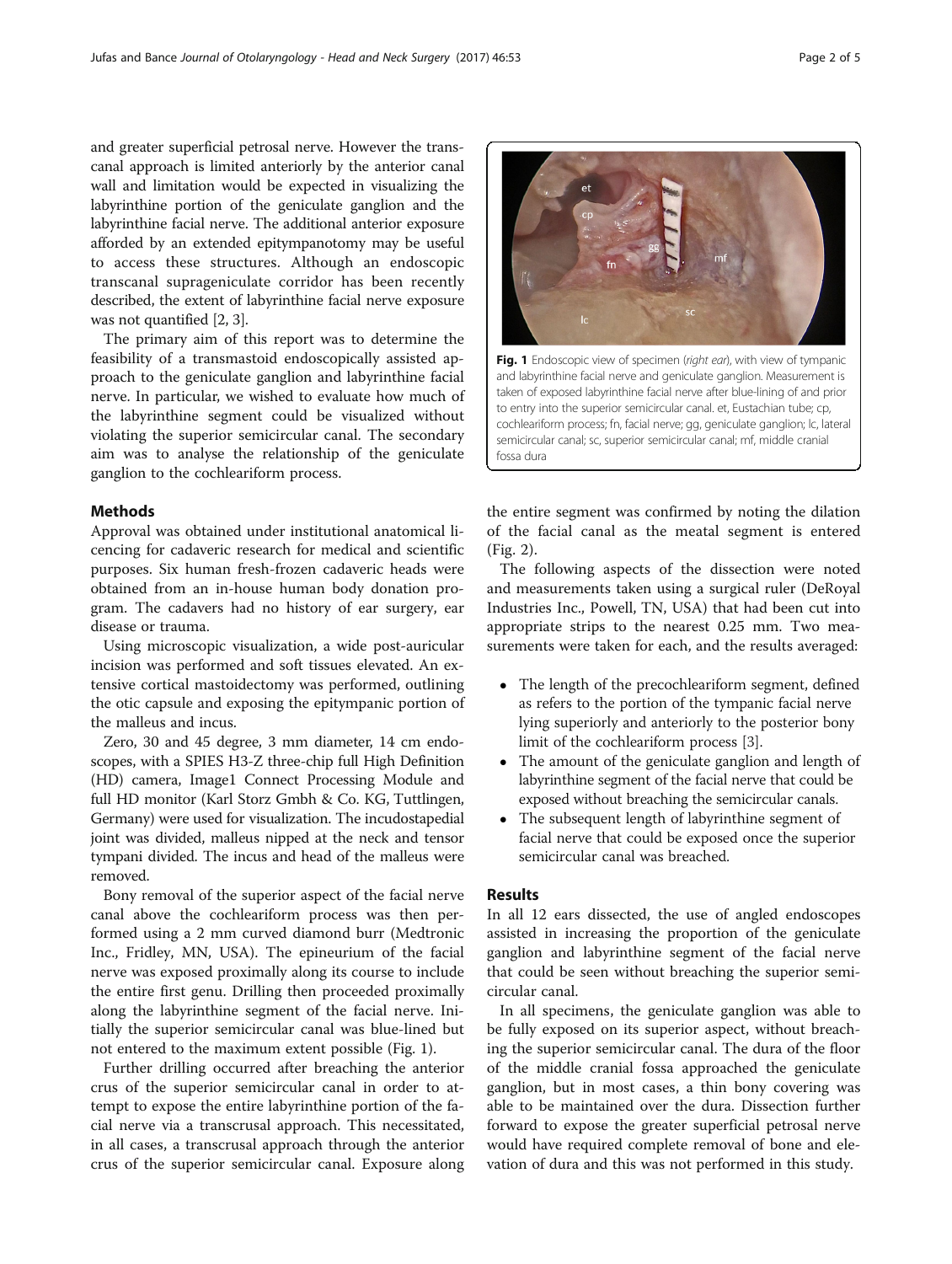<span id="page-2-0"></span>

In all specimens, the precochleariform segment was measured from the anterior bony limit of the cochleariform process, anteriorly as far forward as possible along the tympanic portion of the facial nerve on its superolateral aspect. The mean precochleariform segment length was 4.52 mm (range 3.75-5.25 mm; standard deviation (SD) 0.47 mm).

Under endoscopic visualisation, and with bluelining the superior semicircular canal to the maximum extent possible, the mean length of the distal labyrinthine segment of facial nerve visible without breaching the superior semicircular canal was 2.39 mm (range 1.88-2.75 mm; SD 0.30 mm).

After exposing the entire labyrinthine segment of the facial nerve to the fundus of the meatal segment via a transcrusal approach and breaching the anterior crus of the superior semicircular canal, the mean length of the entire labyrtinthine segment of facial nerve visible was 4.30 mm (range 3.63-4.75 mm; SD 0.37 mm).

## **Discussion**

This study has demonstrated that an endoscopically assisted transmastoid approach to the geniculate ganglion and labyrinthine facial nerve is feasible in a cadaver model and defined the limits of accessing the labyrinthine facial nerve with and without transcrusal breach. Exposure of the entire labyrinthine segment requires a transcrusal approach through the superior semicircular canal, whereas just over half of the labyrinthine facial nerve can be exposed without transgression of the labyrinth. This approach may be helpful in treating pathology of this region of the facial nerve, while reducing the risk of complications from more invasive surgery.

Traditional approaches to the geniculate ganglion have either used a transmastoid, middle cranial fossa or a

combination of these approaches [[4](#page-4-0)]. Although the middle fossa approach has unique risks and challenges that were discussed earlier, it gives the best chance of hearing preservation as it is the only approach that doesn't disturb the ossicular chain.

Endoscopes are being increasingly used in otology, with significantly more visualization of every subregion of the middle ear when compared with the microscope [[5\]](#page-4-0). Although endoscopic transcanal approaches afford good exposure of the lateral aspect of the geniculate ganglion and greater superficial petrosal nerve [\[2\]](#page-4-0), they do not adequately access the more medial aspect of the geniculate ganglion and labyrinthine segment of facial nerve without significant breach of the inner ear, where hearing loss would be expected. In cases where there is significant pre-operative hearing loss, a transcanal transpromontorial approach would certainly afford more direct access.

The labyrinthine facial nerve and geniculate ganglion are often involved in facial nerve pathology, in particular idiopathic inflammatory diseases such as Bell's palsy [\[6](#page-4-0)] and trauma [\[7](#page-4-0)], and could be addressed in surgical decompression. The reasoning for this is likely due to the anatomical dimensions of the labyrinthine segment, being the narrowest section of the bony facial nerve canal [[8](#page-4-0)].

It has been demonstrated in this study that it is possible to expose the entire superior aspect of the geniculate ganglion and an average of 2.39 mm of the distal labyrinthine facial nerve, which is over 50% of the entire segmental length, without breaching the labyrinth. We found it necessary to remove the incus and head of malleus, as would be the case in all transcanal and transmastoid approaches. This would need reconstruction with an OCR or a bone anchored hearing aid to bypass the conductive hearing loss.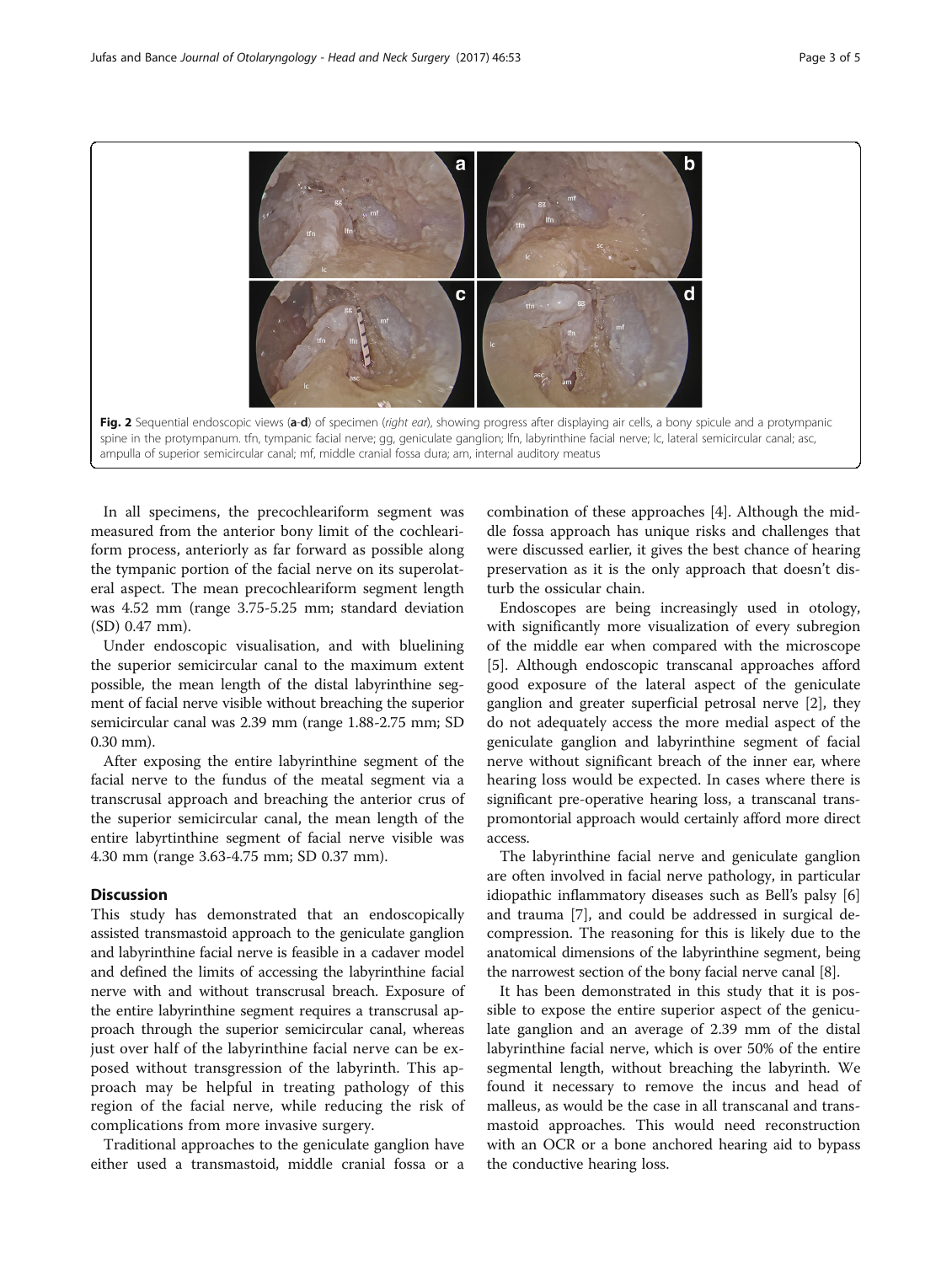Although it has been demonstrated to be possible to provide access to the geniculate ganglion without ossicular disruption in a minority of cases, particularly in a very well pneumatised mastoid [\[4](#page-4-0)], the experience of this study suggested it would be prudent to pre-emptively disarticulate the ossicles to ensure protection against drill trauma while attempting to expose the labyrinthine facial nerve.

Avoiding the need for a craniotomy inherent in the middle fossa approach is important as this also avoids a number of significant risks and potential complications. Additionally, preservation of the labyrinth by not utilising translabyrinthine or transcochlear approaches implies that there is not necessarily a certain auditory and vestibular loss on the operated side post operatively. Although this approach has been previously demonstrated microscopically [[4\]](#page-4-0), our experience using both methods of visualisation in this study was that that the endoscope was invaluable in ensuring that the superior semicircular canal was not inadvertently entered and that the visualised portion of the distal labyrinthine facial nerve was maximised.

This study demonstrated that it is possible to visualise the entire labyrinthine segment of the facial nerve via a transmastoid approach, without a full translabyrinthine drillout. Removing the anterior crus of the superior semicircular canal allowed access to the whole labyrinthine segment. A mean length of 4.30 mm was found across all specimens, which certainly encompasses the well reported length of the segment at 4 mm [[8](#page-4-0), [9](#page-4-0)]. Additional confirmation that the meatal segment of the facial nerve had been reached by noting a widening of the bony canal. As previously noted, this necessitated entering and drilling through the superior semicircular canal. A more extensive variation of this has been previously used for access to the petroclival region and petrous apex, where the posterior and superior semicircular canals are carefully plugged at their ampullated ends and common crus, and subsequently drilled through. Obliteration of the canals begins away from the ampullated end and proceeds with a leading edge maintaining a seal with a combination of either bone dust, bone wax and/ or fibrin sealant. Preservation of serviceable hearing was possible in at least 58% of patients across published studies [[10](#page-4-0)–[12\]](#page-4-0). It is encouraging that even if complete exposure of the labyrinthine segment is required via a transcrusal approach, it may be possible to preserve sensorineural hearing.

The canal wall is typically taken down in transmastoid approaches to the geniculate ganglion, to aid microscopic visualisation. Benefits of preserving the canal wall, as we have been able to do in our study include a greater ease of placing and securing an ossicular reconstructive prosthesis primarily, greater success in fitting hearing aids in the canal and obviating the need for a meatoplasty.

These advantages are minor however and ultimately the decision on whether to take the canal wall down in a transmastoid approach would come down to surgeon experience and preference. If a labyrinthine breach will likely occur either way, then it is arguable whether the more minimal transcrusal approach through the anterior crus of the superior semicircular canal describe herein would provide much advantage. Clinical reports comparing this technique to existing approaches will be needed to clarify this. Nevertheless this paper has been able to define and measure the limits of exposure possible in this novel endoscopically assisted approach.

A final aspect that we wanted to address in this study was the anatomical relationship between the geniculate ganglion and the cochleariform process. There occasionally appears to be a misconception that the geniculate ganglion is superior or immediately anterosuperior to the cochleariform process [\[13\]](#page-4-0). This study has shown that while the tympanic segment of the facial nerve is superior, the geniculate ganglion lies on average 4.52 mm, and to a maximum of 5.25 mm more anterior. Although our study had a small sample size of 6 cadavers, this correlates with previous anatomical studies using alternate approaches that have shown a similar result [\[9, 14](#page-4-0)].

## Conclusion

The entire geniculate ganglion and labyrinthine facial nerve can be visualised utilising a transmastoid approach with endoscopic assistance. In order to expose the entire labyrinthine facial nerve, a transcrusal approach through the superior semicircular canal is necessary. Exposure of slightly more than the distal half of the labyrinthine segment is possible without transgressing the labyrinth. Clinical reports utilising this technique will verify the preliminary findings and hypotheses of this cadaveric study.

#### Abbreviations

CSF: Cerebrospinal fluid; HD: High definition; SD: Standard deviation

#### Acknowledgements

The authors would like to acknowledge Karl Storz Gmbh & Co. (Tüttlingen, Germany) for loan of endoscopic equipment for the duration of the study.

## Funding

None

#### Availability of data and materials

The data used during the current study is available from the corresponding author on reasonable request.

#### Disclosures

Endoscopic equipment described in the study, loaned for the duration of the study by Karl Storz Gmbh.

#### Authors' contributions

NJ: Study concept and design, cadaveric dissection, data acquisition, data analysis and interpretation, manuscript preparation and revision. MB: Study concept and design, cadaveric dissection, data acquisition, data analysis and